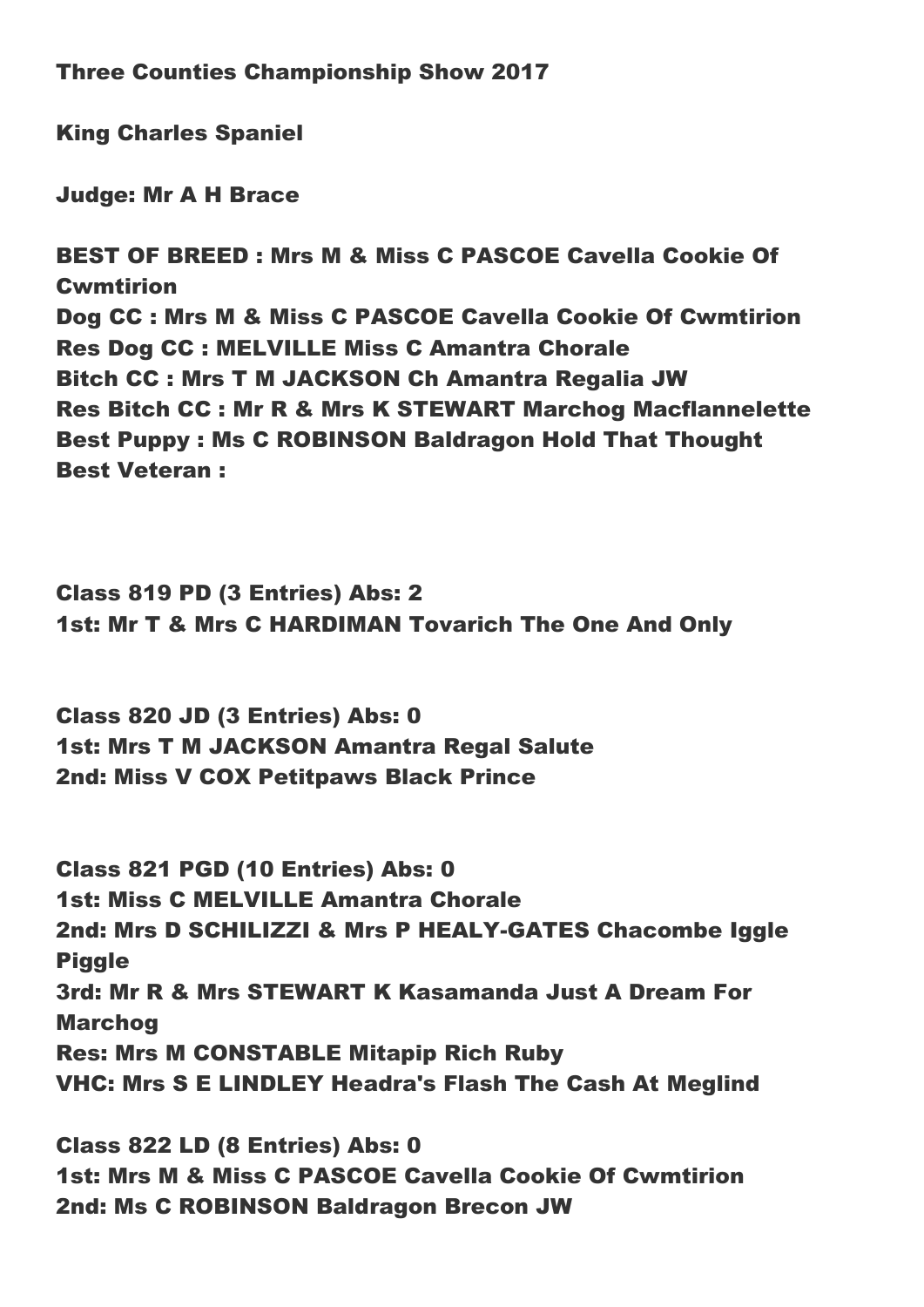3rd: Mrs D SCHILIZZI & Mrs P HEALY-GATES Chacombe Arizona Res: Miss C MELVILLE Amantra Tiberius VHC: Lady S JOHNSON Tomodachi Of Alambra (Imp)

Class 823 OD (3 Entries) Abs: 0 1st: Mrs T M JACKSON It Amantra Regal Prince 2nd: Mrs K L & Mr M L AUSTIN Dragonheart Winter Morning 3rd: Mrs K L & Mr M L AUSTIN Dragonheart Fall Breeze

Class 824 PB (5 Entries) Abs: 0 1st: Ms C ROBINSON Baldragon Hold That Thought 2nd: Mrs CHAMPION & Miss V HARVEY Lankcombe Clara Bow 3rd: Mr M & Mrs K AUSTIN & Miss E BAKER Cofton Dancing Though Life Res: Mr J BLEWETT & Mr R SMITH Othmese Celtic Purdita VHC: Mrs S C SINGLETON Celxo Tartan Stockings

Class 825 JB (5 Entries) Abs: 1 1st: Mrs S E LINDLEY Justacharma Magic Is For You At Meglind 2nd: Mr J BLEWETT & Mr R SMITH Othmese Saphire 3rd: Miss V COX Petitpaws Black Pearl Res: Mrs M CONSTABLE Mitapip Sunrise Ruby

Class 826 PGB (6 Entries) Abs: 1 1st: Mr T W & Mrs C A HARDIMAN Tovarich Teanna 2nd: Mrs M E KENDALL & Mrs I M ASKINS Cofton Winter Time Tale At Headra JW 3rd: Mr J BLEWETT & Mr R SMITH Cofton Tallisker With Othmese Res: Mrs S C SINGLETON Celxo In My Craft VHC: Mrs J C STONE Maynorth Look of Love

Class 827 LB (3 Entries) Abs: 0 1st: Mr R & Mrs K STEWART Marchog Macflannelette 2nd: Mr J BLEWETT & Mr R SMITH Othmese Diamond 3rd: Mrs S C SINGLETON Celxo In My Craft